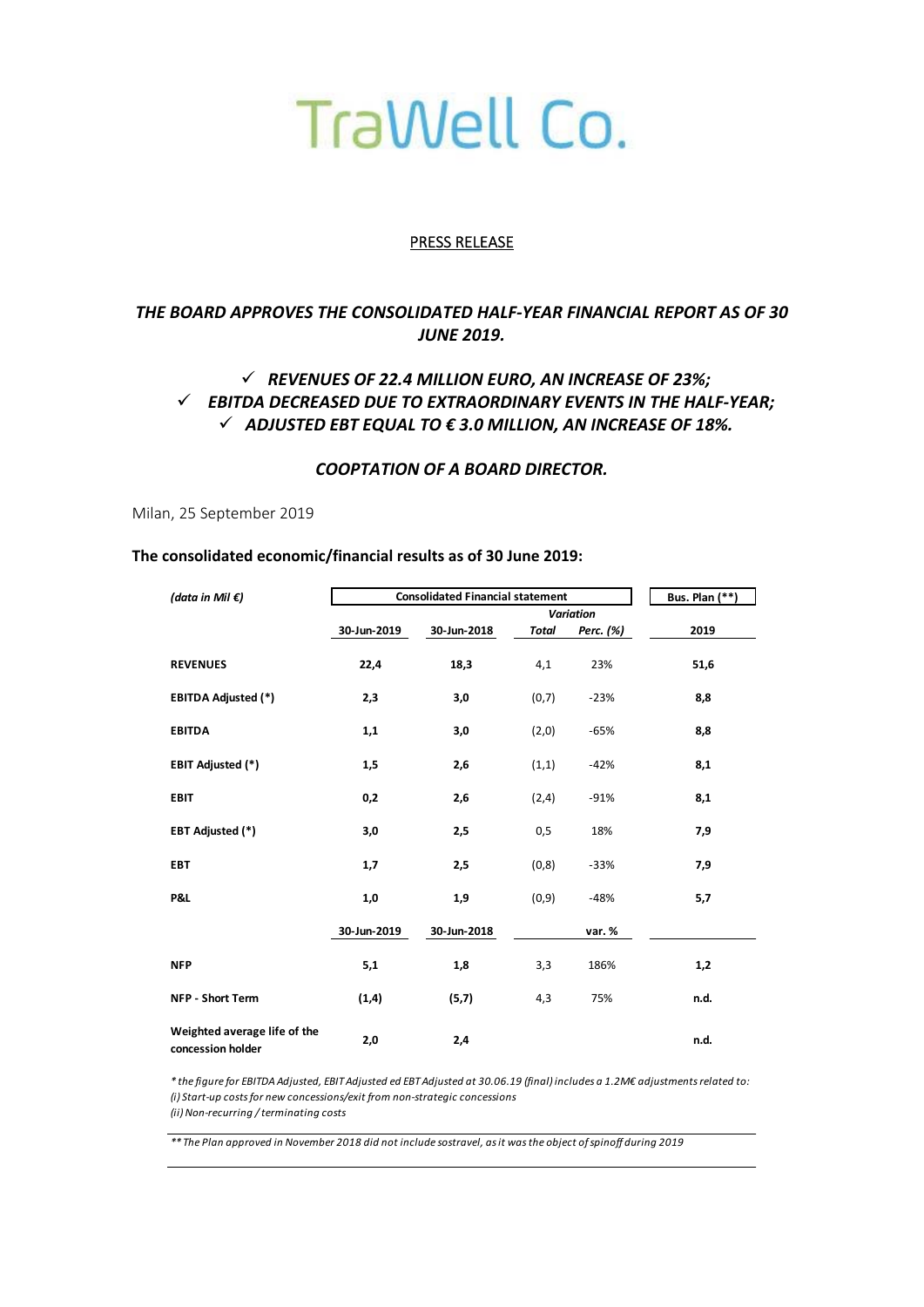### A comparison of the data as of 30 June 2019 and 30 June 2018 is provided below:

- REVENUES equal to 22.4 million Euro, up 4.1 million Euro (an increase of 23%);
- Adjusted EBITDA equal to 2.3 million Euro, down by 0.7 million Euro (‐23.0%);
- Adjusted EBIT of 1.5 million Euro, down 1.1 million Euro (‐42%);
- Adjusted EBT equal to 3.0 million Euro, up by 0.5 million Euro (+18.0%);
- NET PROFIT equal to 1.0 million Euro, down by 0.9 million Euro (+ ‐48%);
- NFP equal to 5.1 million Euro, up 3.3 million euros compared to 31 December 2018; this is mainly due to the deconsolidation of the subsidiary sostravel.com S.p.A .;
- Weighted average duration of the contracts portfolio: 2.0 years

#### Commentary to the primary consolidated economic results as of 30 June 2019

The growth in revenues derives from the inclusion of the turnovers of the subsidiaries Pack & Fly (which wasconsolidated, by a technical factor, only in terms of margins and not revenues last year) and Care4Bag (last year not present given that it was acquired in the second half of the year).

The analysis of revenues by geographical area confirmed - for the first half of 2019 - a growing level of international diversification with Russia as the group's first market with around 26% of revenues, the United States and France as the second market with around 22% of revenues each, Italy with 10%, followed by Portugal and Estonia, both with approximately 5% , Canada and Greece both with circa 3%, Switzerland and Brazil both with circa 2% and, finally, Poland with circa 1%. Peru has no significant revenues given that operations started in the last decade of June.

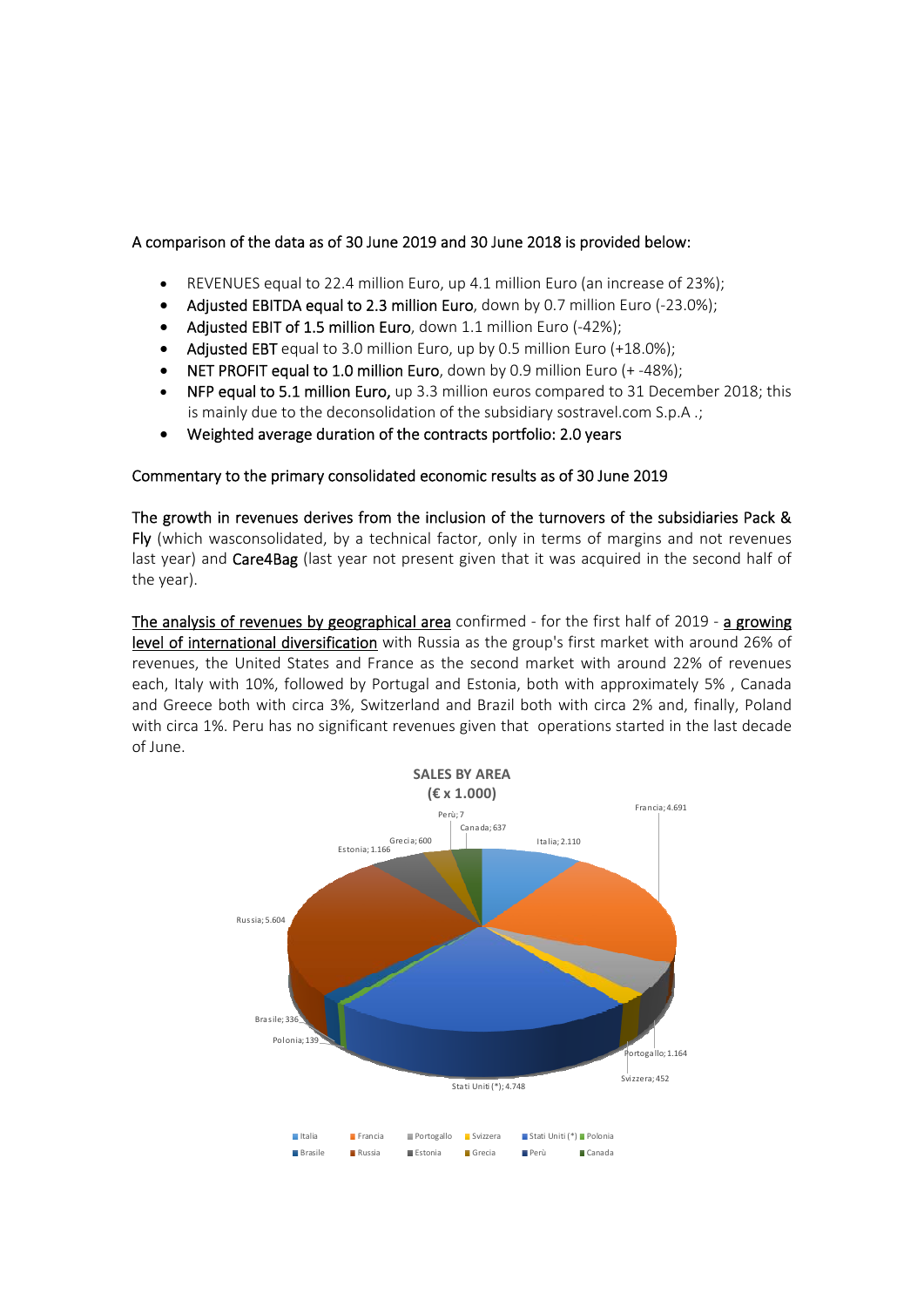Adjusted EBITDA amounted to approximately 2.3 million Euro, down by 0.7 million Euro (-23.0%) compared to the same figure for 2018. This decrease was mainly caused by the dynamics in progress at Rome Fiumicino airport where 30% of the traffic was moved in a completely unexpected way from Terminal 3 - where the Company currently operates - to Terminal 1, where the Company is not operational.

The adjustments (ie non‐recurring items) can instead be summarized into two macro areas:

- 0.8 million Euro for costs relative to the launch of new licenses (Lima) and the closure of non‐strategic licenses (Brazil, Poland);
- 0.4 million Euro for ceasing and non-recurring costs relative to: studies of leading consulting companies for the development of corporate business (including those relating to participation in the ADR Level 1 program); accumulation of vacation days for employees of the French subsidiary.

Adjusted EBIT was positive by circa 1.5 million Euro, down 1.1 million Euro (-42%). This result was determined by not only the elements affecting adjusted EBITDA and indicated above but also by amortization, depreciation, and provisions for a total of 0.8 million Euro.

Adjusted EBT was positive by circa 3 million Euro, up 0.5 million Euro  $(+18%)$ ; This result is determined not only by the elements affecting adjusted EBIT indicated above but also by financial charges of 0.3 million Euro in addition to the valuation ‐ at fair value compared to the book value, as of the date of the resolution for the distribution of dividends in kind (29 April 2019), and in accordance with IFRS 10 - of the minority interest of Sostravel.com SpA totaling 1.7 million Euro.

Net income was positive by circa 1.0 million Euro, down by 0.9 million Euro (-48%), even if burdened by taxes for 0.7 million Euro and interest expense for circa 0.3 million Euro.

## Net financial debt (NFP) amounted to 5.1 million Euro, up 3.3 million Euro compared to 31 December 2018; this was mainly due to the deconsolidation of the subsidiary sostravel.com S.p.A. for a value of approximately 1.8 million Euro.

In light of the half-year figures, the Company's management remains confident that it will still be able to achieve the economic and financial forecasts for 2019 indicated in the Industrial Plan approved in November 2018 (see press release of 29 November 2018) given that: i) the operations of the group are structurally affected by a strong seasonal nature and the third quarter of the year is, traditionally, the one which has the greatest impact on the group's profitability; (ii) participation in tenders is planned for new strategic airports whose tenders were planned in the first half of the year and which have been postponed; (iii) important operations are already underway to encourage further expansion of business through the sale of new products at strategic airports; (iv) the finalization of transactions for the acquisition of companies in the sector is currently under negotiation and in progress.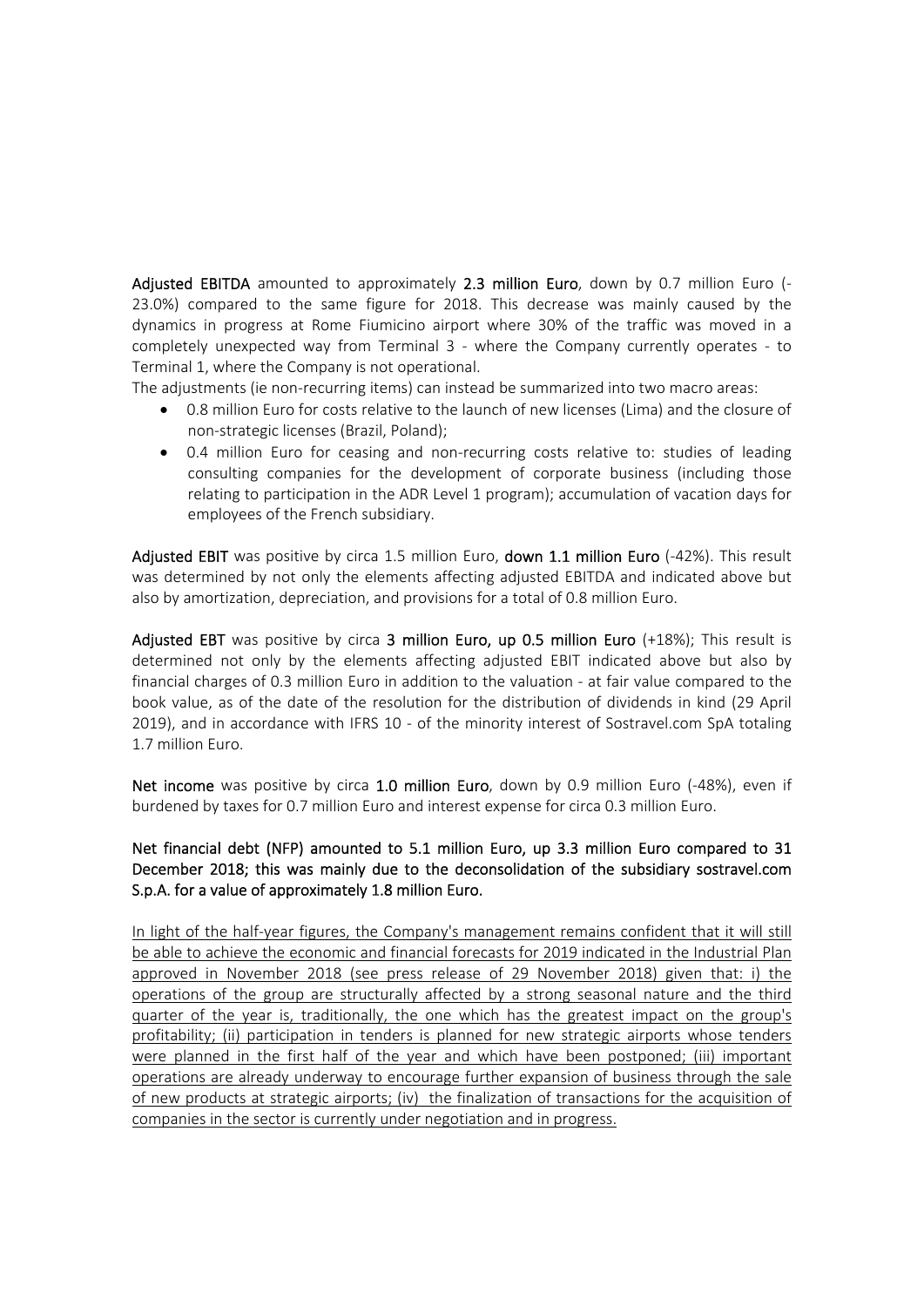#### Primary events of the first half of 2019

- In March 2019, Trawell Co S.p.A. was awarded the supply of its integrated offer of services for travelers at Cagliari International Airport. The contract has a duration of three years as of April 2019. Cagliari International Airport, with approximately 4.4 million passengers in 2018 - up 10.4% in January 2019 compared to in the same month of 2018 - is the largest Sardinian airport.
- Again in of March 2019, the subsidiary Safe Bag Canada Inc. signed a seven‐year agreement for the supply of its integrated services offer for travelers at **Calgary** International Airport, Canada, and with a start date of operations of March 2019. Calgary International Airport ‐ with approximately 17.3 million passengers in 2018 up 5.7% in January 2019 compared to the same month in 2018 - is the fourth Canadian airport (after Toronto, Vancouver and Montreal).
- Again in March 2019, the subsidiary FSB Service Sarl was awarded ‐ for an additional four years ‐ the supply of its integrated offer of services for travelers at the International Airport of Marseille - France. The agreement provides for a further extension of the services portfolio; this is based on the concept of a true service center. The Marseille airport, where the Trawell Co Group has been operational since 2010, is the sixth largest airport in France with more than 9.3 million passengers in 2018.
- Again in March 2019, the subsidiary Wrapping Service LLC was awarded Terminal C of Sheremetyevo Airport (Moscow) - Russia for seven years. The subsidiary - which is already present in terminals B, D (only for storage point services), E, and F of the same airport ‐ will therefore be present, as of 1 January 2019, also in Terminal C; the latter was reviewed as a "5 Star Terminal" by the British association SkyTrax which is specialized in reviewing airports and airlines. The Moscow Sheremetyevo airport is the most important airport in Russia with circa 40 million passengers in 2018, including 18 million who transit through Terminal C. Following the opening of Terminals C1 and C2, scheduled for the end of the year, Sheremetyevo's transit capacity will increase to 100 million passengers.

## Primary events after 30 June 2019

- In July 2019, the subsidiary PackandFly Group OU won the tender and renewed the license for an additional five years at the Lithuanian airports of **Vilnius and Kaunas.** The airport of Vilnius is the most important airport in Lithuania with circa 5 million passengers in 2018, an increase of 3.4% in the first four months of 2019, while Kaunas airport, with 1 million passengers in 2018, increased by 16.9% in the first four months of 2019.
- Again in July 2019, the subsidiary Safe Bag GmbH renewed the license for an additional three years in Zurich airport. Zurich airport is the most important airport in Switzerland, with circa 31 million passengers in 2018, up 2.7% in the first four months of 2019.
- Again in July 2019, the subsidiary Wrapping Service LLC won the tender for a new five‐year license at Krasnovarsk Siberian airport. Krasnovarsk airport is one of the most important airports in Siberia, with approximately 2.5 million passengers in 2018; this figure was stable in the first five months of 2019.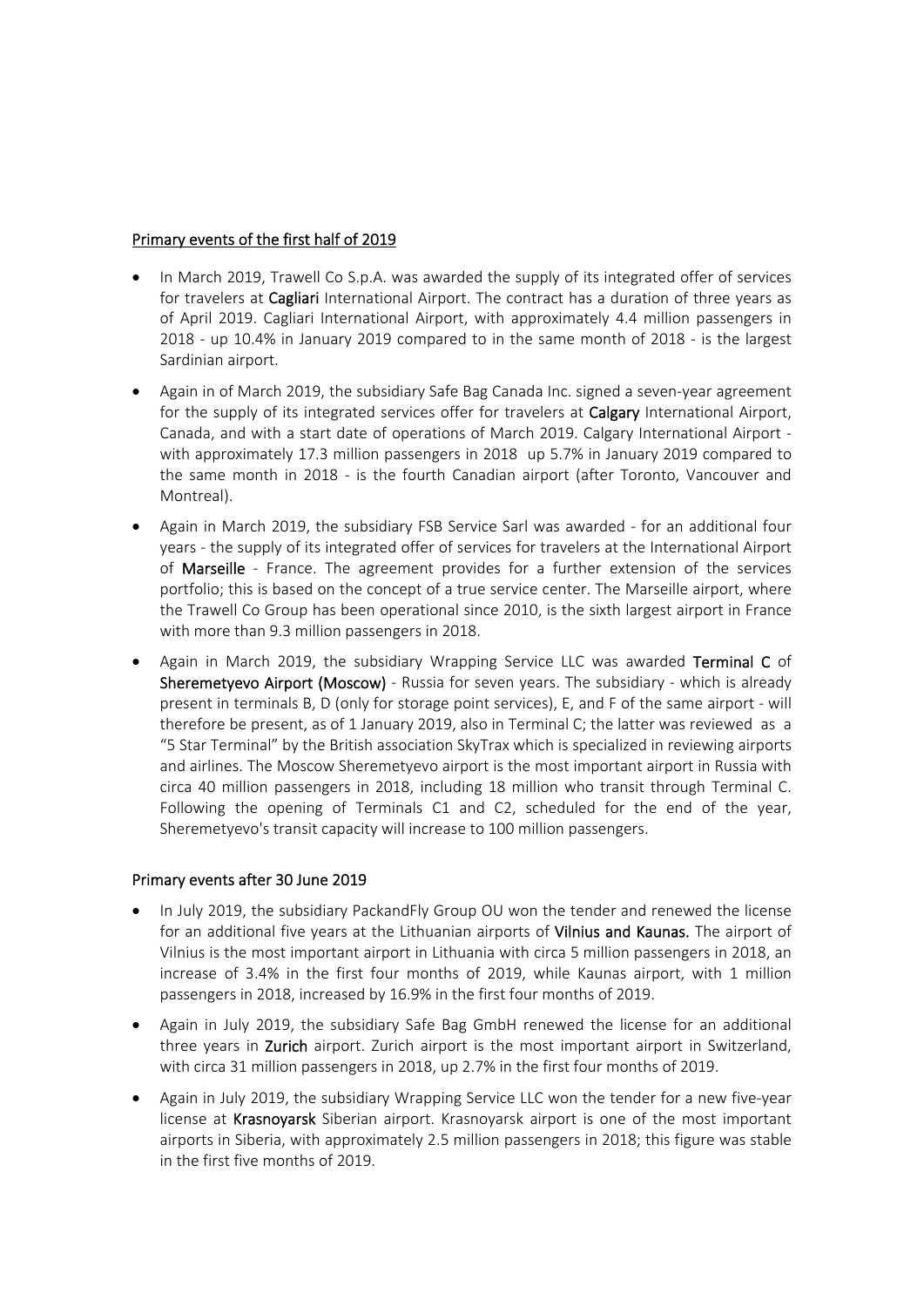Again in July 2019, the subsidiary Wrapping Service LLC won the tender and renewed contact for five years at Kazan International Airport in European Russia. Kazan airport is one of the main airports in European Russia with about 2.5 million passengers in 2018; this figure was stable in the first six months of 2019.

## Corporate and shareholding changes

With regard to corporate and shareholding changes, the main events which occurred in the first half of 2019 are illustrated below.

- In April 2019 the shareholders' meeting approved the financial statements as of 31 December 2018 and
	- ‐ resolved to distribute a dividend in kind by assigning Sostravel shares with a book value of 1.27 million Euro (equal to 8.2 Euro cents for each Safe Bag share) and a market value of approximately 13 million Euro (equal to 84 cents per share of the parent company), as proposed by the Board of Directors;
	- ‐ appointed the new Board of Directors;
	- ‐ deliberated to change its name to Trawell Co S.p.A.
- Again in April 2019, the BoD of Trawell Co S.p.A. granted a mandate to the Chairman in order to initiate the preparatory activities for the double listing on Nasdaq by participating in the programs "American Depositary Receipt - Sponsored Level I" (ADRs) and "Nasdag International Designation"; these are functional to allow the stock of Trawell Co SpA to be traded - with the endorsement and sponsorship of the Nasdaq International Company within the US market. In June 2019, the SEC successfully completed the checks for the launch of the American Depositary Receipt - Sponsored Level I (ADRs) program in partnership with Nasdaq. As a result, as of 14 June, the certificates representing the shares of Trawell Co S.p.A are legitimately issued and traded in the US market through the custodian bank J.P. Morgan Chase Bank N.A.
- In May 2019, certain leading institutional investors decided to acquire the company's share capital for 4.04% with the aim of bringing the float firmly above 20% of share capital. The operation involved Banca Finnat S.p.A. acting as an intermediary and took place off‐market through a procedure managed directly by the bank; it led to the entry of long-term institutional investors, including four different investment funds and two primary Italian investment banks.

Primary events after 30 June 2019

 In July 2019 the extraordinary shareholders' meeting approved the operation for grouping together the shares constituting the entire share capital of the Company with ratio of 1 (one) new ordinary share every 25 (twenty‐five) ordinary shares of the Company, and with consequent modification of Art. 5 of the Articles of Association. The shareholders' meeting also approved the amendment of Art. 11 of the Articles of Association, expanding the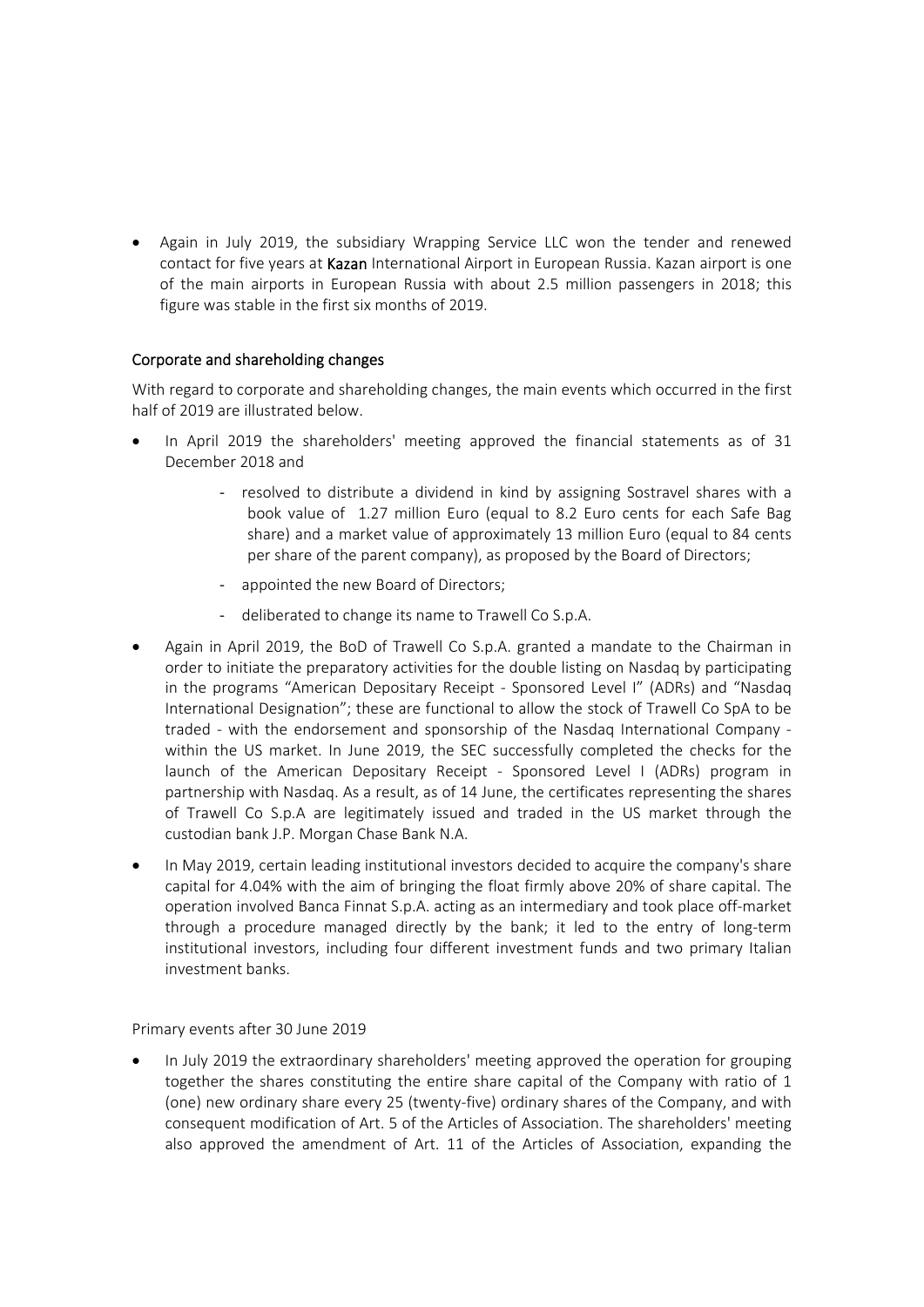number of national newspapers on which it is possible to publish future notices convening the meeting.

The Board of Directors of TraWell CO S.p.A., on today's date, has proceeded to appoint, by cooption, Mr. Francesco Bordiga as a new non-executive member of the administrative body, replacing Mr. Giuseppe Pasetti who resigned from the office on 4 September 2019. The cooptation of the new member of the administrative body, which will remain in office until the next Shareholders' Meeting, took place in compliance with the provisions of Article 16 of the Company's Articles of Association and Art. 2386 of the Italian Civil Code. The CV of the new Director is available on the Company's website within the Investor Relations / Corporate Bodies section.

"The first half of the year was characterized by consolidation - comments Alessandro Notari, CEO of TraWell Co -. After years of growth, the upgrading of our territorial presence is necessary, even through the renunciation of certain previously initiated unprofitable operations and in order to maximize profitability. We hope to be back on track already in the second half of the year ".

"The diversification of the Group's operations has just begun - declares Rudolph Gentile, Chairman of TraWell Co -. Expansion of the scope of work has required investments that we are certain will yield important results in the near future ".

\* \* \*

For further information:

TraWell Co. S.p.A. Nomad Investor Relations **Baldi Finance S.p.A.** David Debach Antonio Boccia investor.relations@safe‐bag.com antonio.boccia@baldifinance.it www.safe‐bag.com Via San Damiano, 9 Tel: +39 0331 777154 20122 Milan, Italy Fax:+39 0331789141 Tel:+39 02 58318214

Fax:+39 02 58310893

Spriano Communication & Partners Cristina Tronconi, Matteo Russo Mob. 346 0477901 ctronconi@sprianocommunication.com mrusso@sprianocommunication.com www.sprianocommunication.com